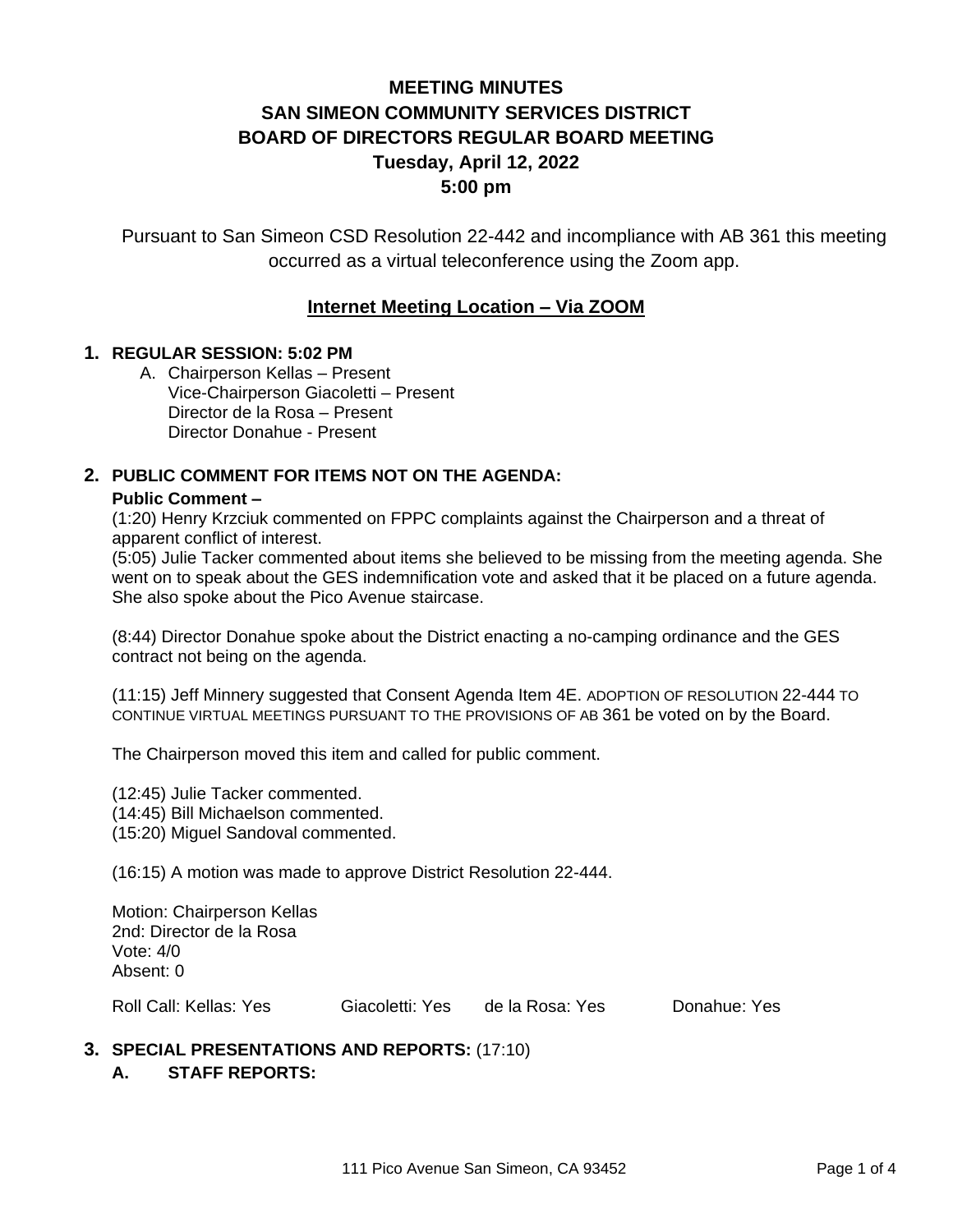- **i. Sheriff's Report –** Commander MacDonald presented the Sheriff's report for March. Director Donahue inquired about complaints related to camping on District streets.
- **ii. CHP Report –** None.
- **iii. Superintendent's Report –** Jerry Copeland provided a summary of March activities.
- **iv. General Manager's Report –** Charlie Grace provided a summary of March activities.
- **v. District Financial Summary –** Charlie Grace provided a summary of the March financial activities.
- **vi. District Counsel's Report –** Jeffrey Minnery provided a summary of March activities.
- **vii. Board Member Report –** None.

## **B. AD-HOC & STANDING COMMITTEE REPORTS:** (36:08)

- **i.** Status Update Parking on District Streets Director de la Rosa discussed the potential for a District no camping ordinance. Director Donahue discussed the need for a no camping ordinance.
- **ii.** Status Update Coastal Hazard Response Plan None.
- **iii.** Status Update Budget Committee None
- **iv.** Status Update Water Committee None

### **Public Comment –**

(39:30) Henry Krzciuk commented.

(42:05) Julie Tacker commented.

#### **PUBLIC HEARING ITEM 5.A. CONSIDERATION OF INPUT FROM THE COMMUNITY REGARDING THE VOTING AREAS SCENARIOS AND ADOPTION OF FINAL MAP.** (49:50)

David Lopez (Cooperative Strategies) presented information related to the three (3) possible mapping scenarios.

(53:35) Henry Krzciuk commented.

(57:30) Director Donahue commented that scenario three seemed to be the best choice.

There was no action taken on this item.

# **4. CONSENT AGENDA ITEMS: Items A-D, F, & G** (1:02:22)

Charlie Grace recused himself (Item 4D) and left the meeting.

#### **Public Comment –**

(1:05:20) – Henry Krzciuk commented.

(1:07:05) – Julie Tacker commented.

(1:10:50) – Michael Hanchett commented.

(1:11:25) Chairperson Kellas, Director Donahue, and Director de la Rosa discussed the monthly stipend amount. Additionally, Chairperson Kellas suggested that Item 5H be returned to the budget committee for additional review. Cortney Murguia asked that the Item 5B, "dropped of" be changed to "dropped off".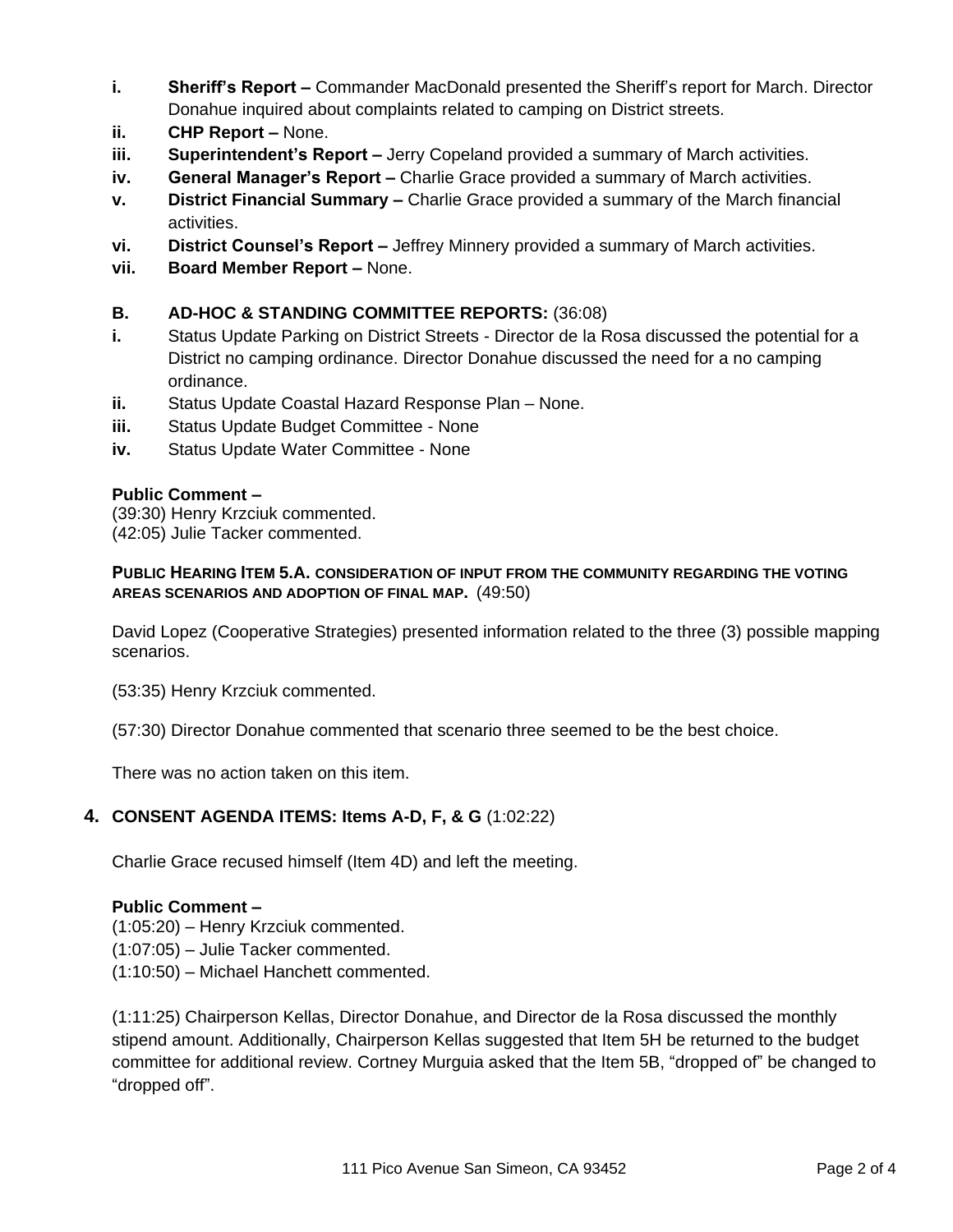(1:15:28) A motion was made to approve Consent Agenda Items A,B,C,D,F, and G as amended.

Motion: Chairperson Kellas 2nd: Vice-Chairperson Giacoletti Vote: 3/1 Abstain: Donahue

Roll Call: Kellas: Yes Giacoletti: Yes de la Rosa: Yes Donahue: Abstain

#### **5. BUSINESS ACTION ITEMS:**

**A. DISCUSSION, REVIEW, APPROVAL OF STREET SIGN LANGUAGE RELATED TO DISTRICT ORDINANCE NO. 122 PARKING ON DISTRICT STREETS.** (1:16:00)

Chairperson Kellas introduced the item.

#### **Public Comment –**

None

A motion was made to continue with the same parking signs that the District currently has.

(1:17:00) There was discussion between Vice-Chairperson Giacoletti and Chairperson Kellas about the existing signage in the community.

(1:20:18) Charlie Grace returned to the meeting. There was additional conversation between Charlie Grace and the Directors regarding the size of the signs and the possible sign verbiage.

(1:31:38) A motion was made to go with the 12x18 signs and Director Donahue and Vice-Chairperson Giacoletti would send additional ideas for language to staff.

Motion: Chairperson Kellas 2nd: Director de la Rosa Vote: 4/0 Abstain: 0

Roll Call: Kellas: Yes Giacoletti: Yes de la Rosa: Yes Donahue: Yes

#### **B. DISCUSSION, REVIEW, APPROVAL RELATED TO ALLOCATION OF COVID-19 RELIEF FUNDING IN THE AMOUNT OF \$135,231.00.** (1:32:28)

Chairperson Kellas suggested that this matter should go to the budget committee.

#### **Public Comment –**

(1:33:19) Henry Krzcuik commented. (1:36:28) Julie Tacker commented. (1:39:29) Michael Hanchett commented.

(1:41:17) Vice-Chairperson Giacoletti agreed that this matter should go back to the budget committee or transfer the money to general checking to cover the March disbursements journal.